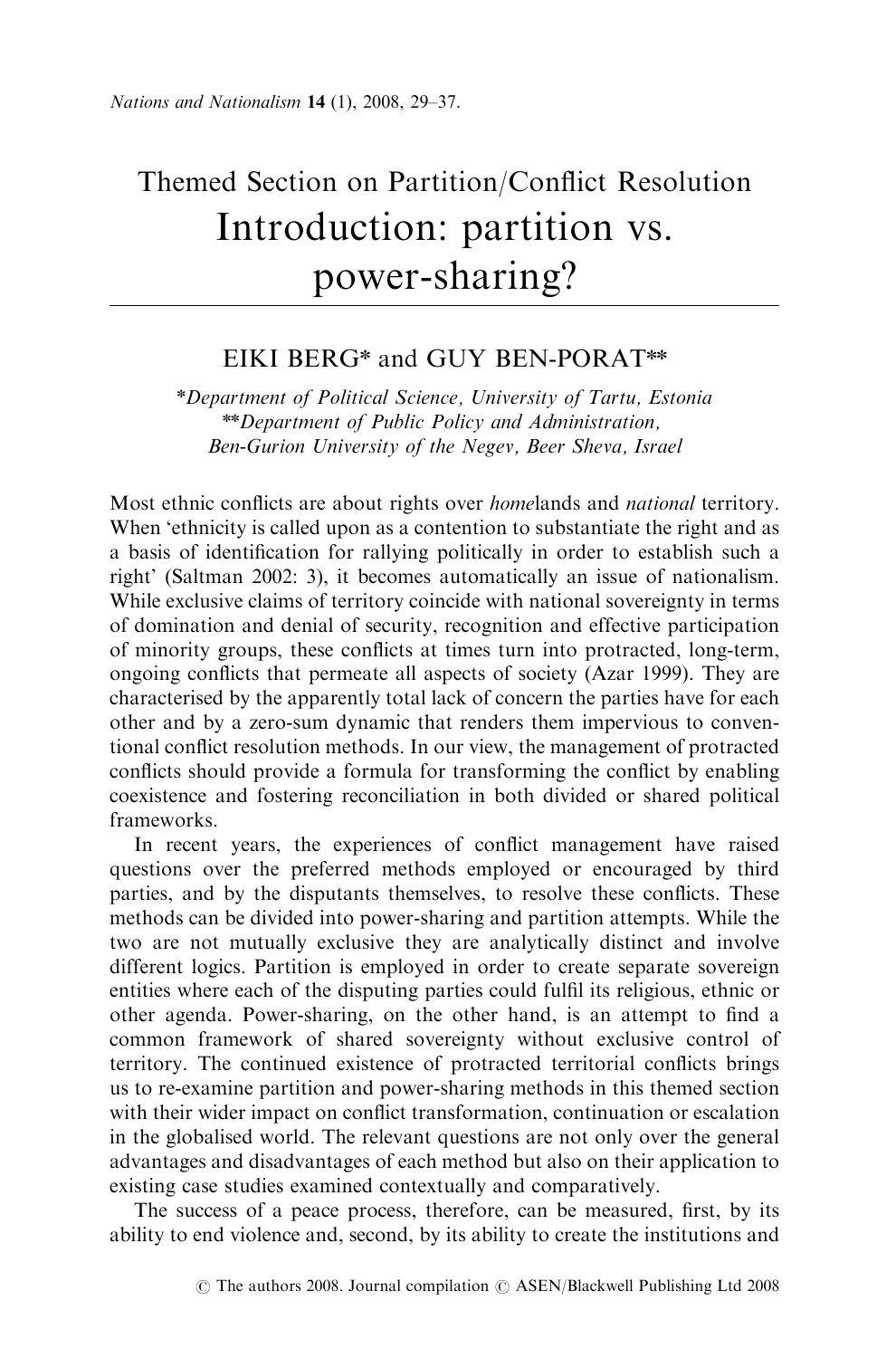support structures that would discourage the parties from taking up arms again. The following papers each engage in their own way with an ongoing conflict and examine the resolution methods taken by the conflicting parties themselves and by the involved third parties. All of the case studies to be discussed in this themed section have records of ethnic violence and postconflict peace process. They all have been experimenting in power-sharing and partition schemes. However, it appears that it would be equally misleading either to search for a key that would immediately remedy the partition problems or to make the power-sharing easily convertible in protracted conflict settings. Most of these case studies do not really fit into the nice models which we have presented as binary oppositions. Nevertheless, perhaps more conceptual clarity over central themes and concepts involved in this discussion – territoriality and sovereignty, protracted conflicts and partition vs. power-sharing – would enable readers to delineate their own reactions to the papers in this themed section.

### Territoriality, sovereignty and protracted conflicts

Territoriality can be defined as 'a form of behaviour that uses territory as an instrument for securing a particular outcome' (Taylor 1994: 151) or the geographical expression of power that involves material and emotional requirements and the construction of boundaries that 'give physical substance and symbolic meaning to notions of 'us' and 'them', 'ours' and 'theirs'' (Penrose 2002: 282). No doubt, territory becomes an important component in the formation of social, spatial and national identities whereas control over territory seems to be a key political motivating force that equalises territoriality with the 'spatial expression of power' (Storey 2001: 14). It also explains why the control over a territory is fundamental embodiment in the modern formations of nations and states (Sack 1986).

To be sovereign means to have supreme power within a territorial base and to suffer no interference by parties outside of that space. Delany (2005: 19) even concludes that clearly defined territory may 'promote certainty and predictability, and therefore peace, security and order, and therefore efficiency and progress'. Territory makes sense as long as there are attempts to strive for new nation-states or to maintain the territorial integrity of the old ones. It is most often manifested in cases where ethnic engineering or national construction works attempt to control portions of space while at the same time receive reaction from those who have counter-claims to that piece of land. It is not surprising when ethnic groups demand sovereignty over disputed territory, given that 'they have both capability and legitimacy to do that' (Toft 2003: 12). Concomitantly, states also have property claims over territorial domains whenever precedent-setting effects come into play. This explains why all polities carry the idea of a single governmental jurisdiction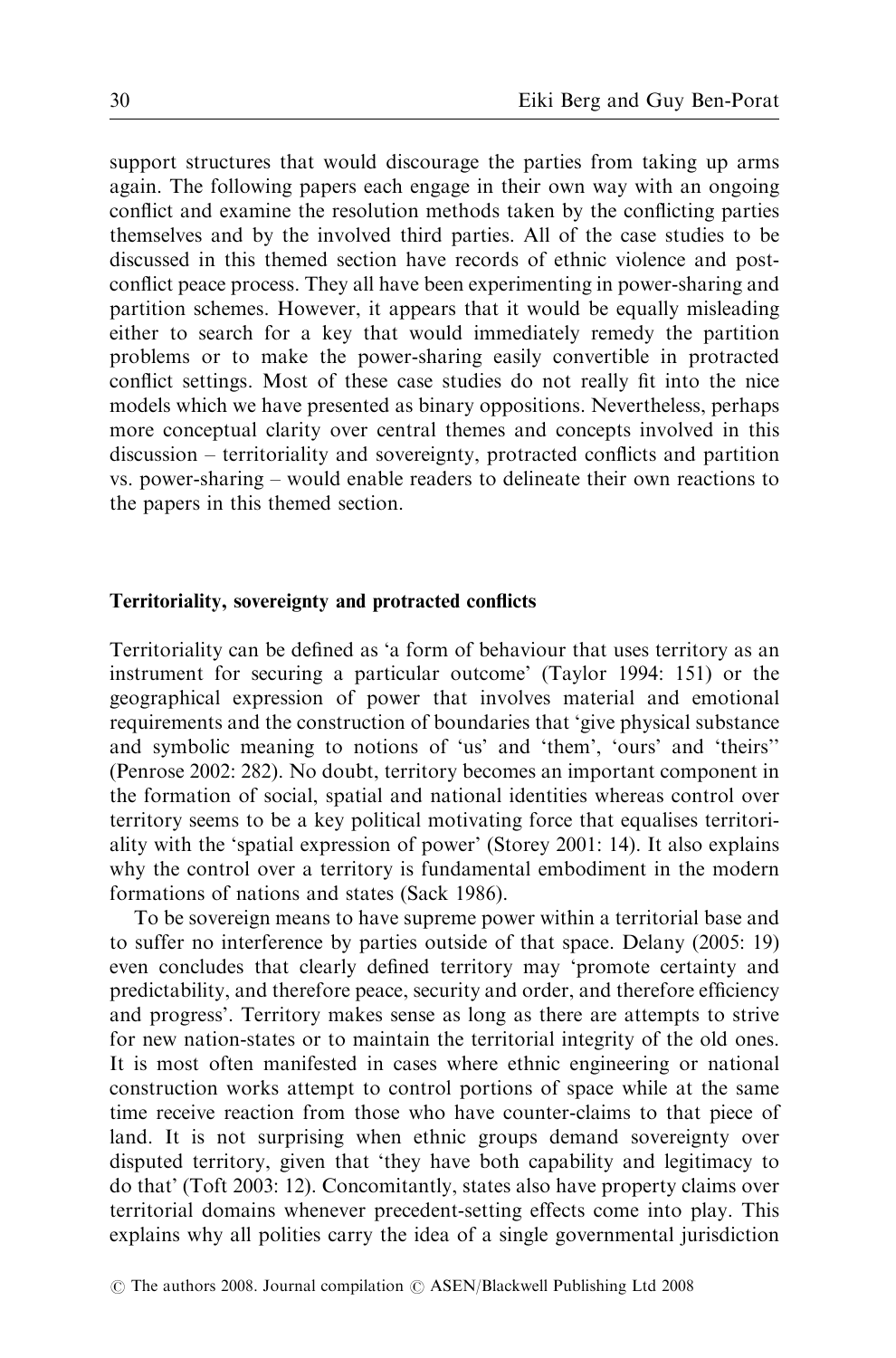over a single territory and look jealously on joint administration with others (Murphy 2002).

In the past, the recognition of sovereignty depended upon the state having a territorial basis and was usually granted to states that exercised authority over state affairs (see e.g. Kurtulus 2005). These criteria for statehood were laid down in article 1 of the Montevideo Convention on the Rights and Duties of States, 1933. By accepting them as equals they made recognition a pivotal element in the institution of sovereign statehood. Yet, the rules of the game changed over time, giving less attention to factual sovereignty in the period of de-colonisation. Today the right of self-determination, recognised in international law, applies only to overseas colonial territories, and not to disputed ethnic homelands within a larger national territory (Jackson 1999). Current legal doctrine forbids de jure recognition of territorial units whose political establishment has been resisted by 'undivided' central authorities. In this reading, norms create the facts which provide a legal condition for statehood and set the motion of conflict management.

Thus, a 'new sovereignty game' (Jackson 1990) fixes the borders and bans territorial change, except by mutual agreement between or among sovereign states. While affirming that states' territories are indivisible, this legal doctrine constantly ignores the fact that ethnic homelands within an internationally recognised state can be indivisible as well. Ethnic groups may be desperate to control their territory and reluctant to recognise the legitimacy of the central authorities especially when communal security issues are at stake. The asymmetry of power relations between the powerful group in control of the territory and weaker group(s) denied recognition and a greater share of power within the same territory creates structural conditions that define the conflict dynamics already in embryo and set limits to the possibilities of resolution.

The clash of interests and ideologies between ethnic groups 'trapped' in one state is the material from which protracted ethnic conflicts are made. When the demands of the weaker group for recognition or equality are perceived to be threatening or illegitimate by the dominant group a protracted conflict can develop. These conflicts are often triggered and sustained by a disputed territory and/or an asymmetrical relation within it where one ethnic group dominates over the other. While territoriality is often central to the evolvement of protracted ethnic conflicts, it goes far beyond a single issue, or even a specific territory, that may be resolved by simple solutions. Hence, territory has a traditional 'real-estate' value and it is also deeply embedded in national myths and/or religious connotations, while often bearing the signs of historical struggle over it. As such, protracted conflicts involve the issues of identity and culture, thus making the questions of justice, recognition and forgiveness with the past conditional for a successful resolution.

Resolution of long-term and protracted conflicts requires peace builders to address the underlying structural and cultural roots of the conflict (Lederach 1994: 14) and to transform the mutual relations of conflicting parties thus preventing the situation that created the conflict (Miall, Rambotham and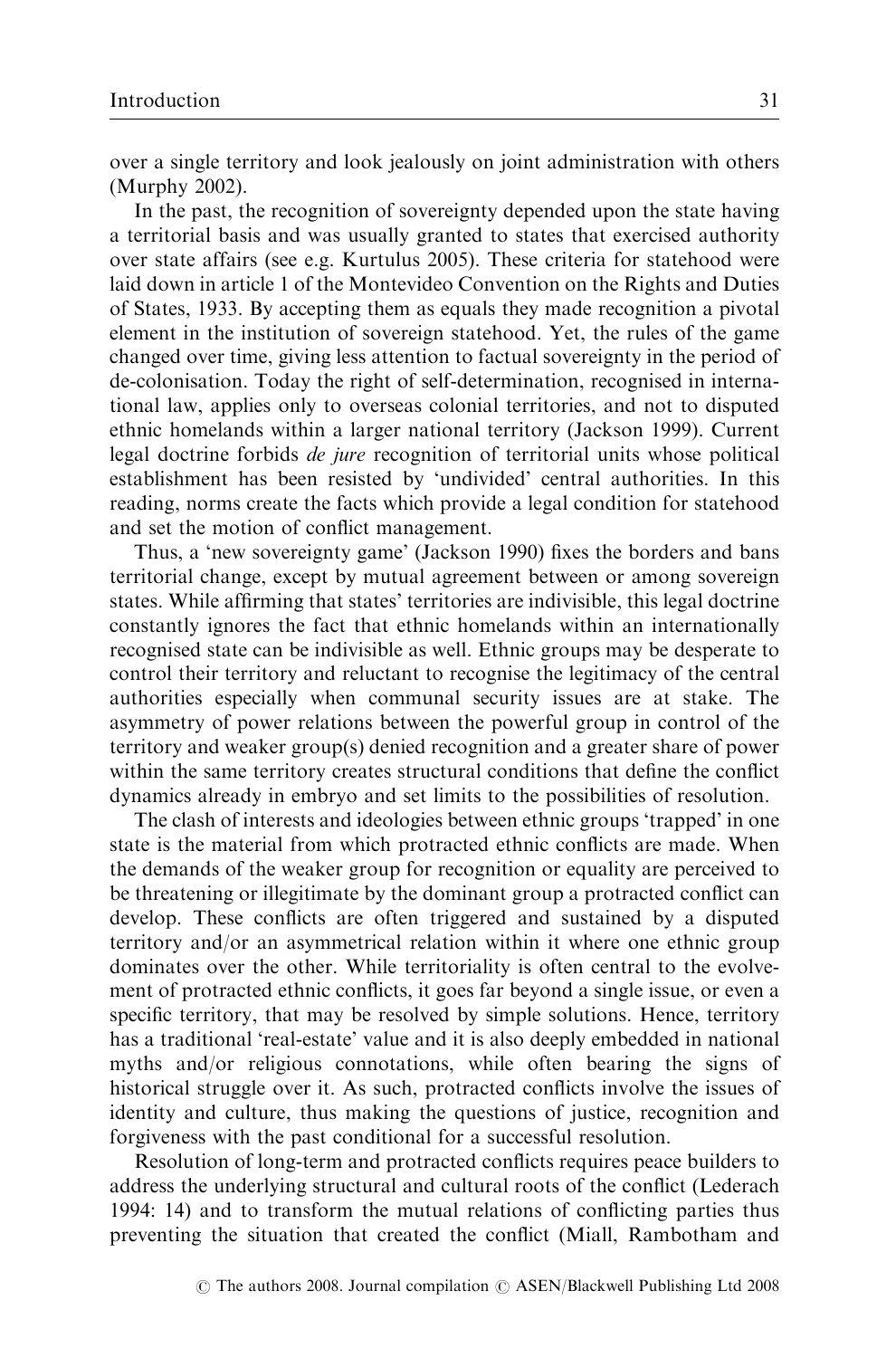Woodhouse 1999: 21). What might be obvious in theory, however, could be more difficult in practice when policy-makers who negotiate peace processes have to balance between external and internal considerations. While operating under pressure from their own societies policy-makers may attempt to avoid engagement with the root causes of the conflict, search for 'shortcuts' and defer issues that divide their constituencies (Ben-Porat and Mizrahi 2005). If territoriality and sovereignty are at the core of the protracted conflict, this formula can be based either on an agreed partition of the territory between the disputants or on a political framework that would allow them to share it. This formula of peace – itself an outcome of available resources, existing structures and political decisions – can have important implications for its stability and endurance.

#### Partition and power-sharing

In the past, partition has been a tool of empires, dividing territories between themselves or devolving authority, granting independence to nations (Bianchini 2005). In the present, partition may be a solution of 'last resort' seen as a meeting point between the needs for self-determination and territorial expression (Waterman 1987). On the one hand, one can claim that territorial division may be an efficient and equitable means of resolving disputes between competing groups – good borders make good neighbours. On the other hand, many of the world's most intractable conflicts involve territorial partitions that have never achieved legitimacy in the eyes of the main parties.

Its most fervent critiques say that partitions do not solve the problems, but produce and multiply them in time and space (Ivekovic 2005); that as a nationalist resolution, the state empties itself of objects, beings and spaces making dialogue no longer possible (Samaddar 2005); and that partition enables the state to validate the process of ethnic cleansing thus forcing minorities either to assimilate or to move (Keane 2002). Bose (2002: 173) goes as far as claiming that partitioning answers to protracted conflicts as 'breathtaking not only for its abject poverty but its sheer, senseless absurdity', thus equating it with dementia.

Partitions that involve population transfers, or objectionable border adjustments, have been criticised on moral grounds, but their utility for conflict resolution and, to a larger extent, transformation, may also be questionable. Rather than transformative they are often a temporary solution where the boundaries remain disputed, causing therefore material and emotional damage to the uprooted populations. Yet, sometimes partition may offer the only available or immediate solution for quickly ending bloody ethnic conflicts. Thus, while there is general international reluctance to support secessionist demands (Sisk 2003) more and more voices call for adopting it in cases of emergency (Kaufmann 1996; see also Mearshimer and Van-Evera 1995). In Kaufmann's frame of analysis, a security dilemma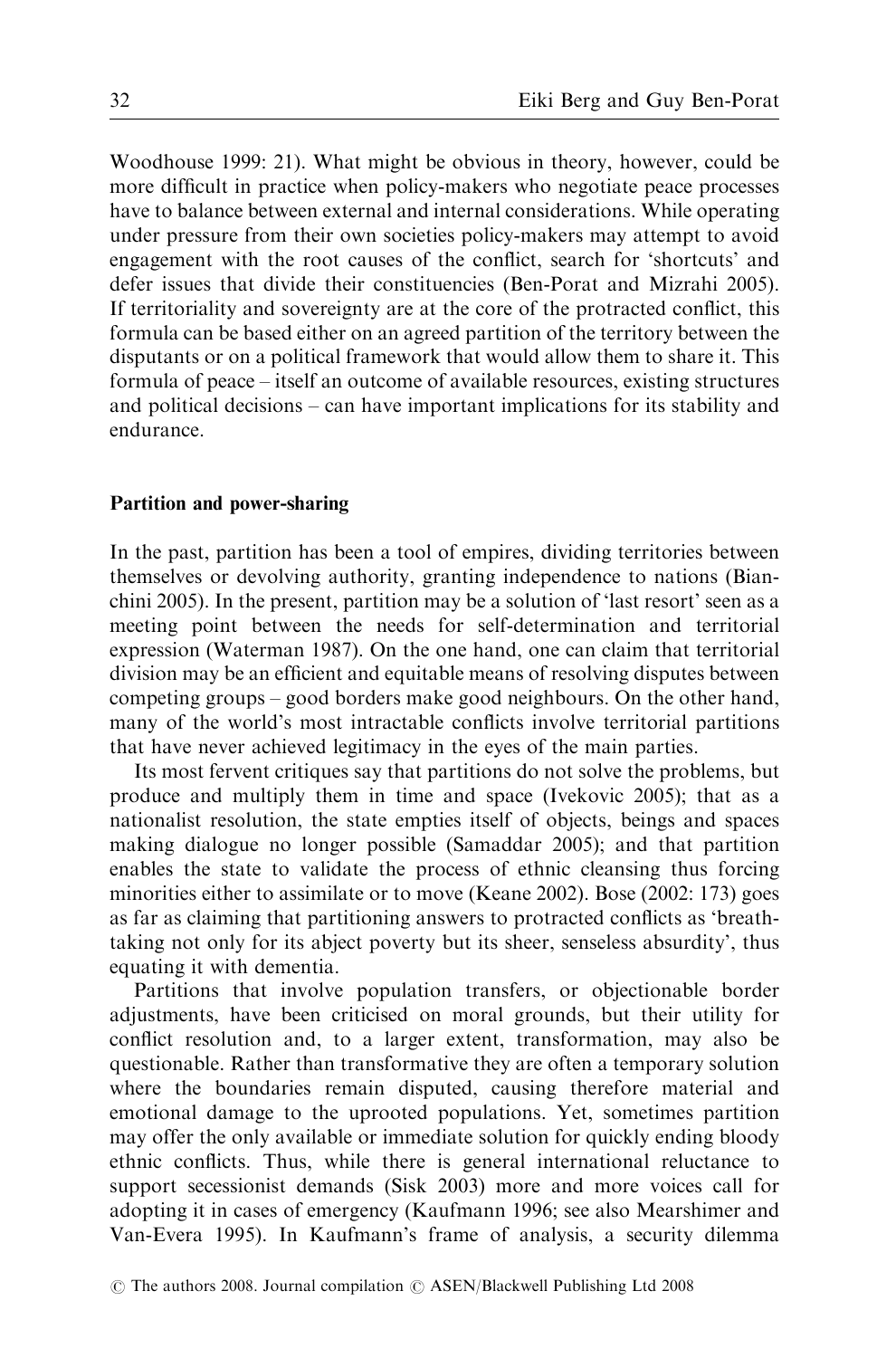caused by ethnic violence is not resolvable, and therefore separation of the hostile groups and the establishment of homogeneous political units for each of them become inevitable. The differences may be so profound that 'all attempts to reintegrate the groups in a single state are bound to fail' (Buchanan 1998: 23).

In contrast to partitions, power-sharing agreements are based on a political restructuring of existing entities and an attempt to change the zero-sum nature of the conflict. They are designed to balance principles of democracy with the need for conflict management in ethnically divided societies (Sisk 2003: 139). Arend Lijphart's (1969) model of consociationalism sought to address the tensions of plural societies by resource distribution and decision-making processes that were to transcend the 'winner takes all' formula of regular democracies. Specifically, the model offered a set of non-majoritarian devices for diffusing and sharing power within a given territory (Sisk 1996). Ideally, this model could both enable ethnic groups to maintain their identity and keep them committed to the existence and performance of the state.

Autonomy is also an important prescriptive device for consociationalists as it recognises substantial sovereignty for rebellious regions while keeping the state as an overarching entity. Federalism and consociational democracy share common features and may enforce each other but in principle powersharing does not have to include federal structures and vice versa (Schneckener 2002). Federal autonomy extends beyond consociationalism towards partition and, similarly, there are reasons to doubt whether federalisation is really the 'ideal geographical solution' to the coexistence problems of ethnic communities. These doubts can be justified since federal arrangements can be difficult to achieve and even more difficult to put into practice, especially where geography and demography are complex.

Critics of consociationalism argue that it gives power to ethnic (by which they mean ethnocentric) elites who have an interest in maintaining division instead of crossing ethnic lines (see e.g. O'Flynn and Russell 2005; Schneckener 2002). This critique can be extended to other models of power-sharing that recognise some collective identities but often exclude others and, therefore, breed new frustrations and demands. It is also frequently argued that power-sharing institutions entrench divisions, making them permanent, and privilege regressive identities based on ethnicity over more progressive, crosscutting identities, such as class or gender. Moreover, the recognition of identities tends to institutionally entrench cleavages and carries genuine risks of freezing what are multiple and shifting identities and validating an exclusive and fragmented politics that leaves little space for the development of a wider solidarity.

The general point shared by all these perspectives is that consociationalism (or, for that matter all models of power-sharing based on fixed ethnic identities) creates barriers to normal politics and stands in the way of an integrated civic nation. Rather than focus on political elites in divided societies, it suggests focusing on liberal, individual rights or on civil society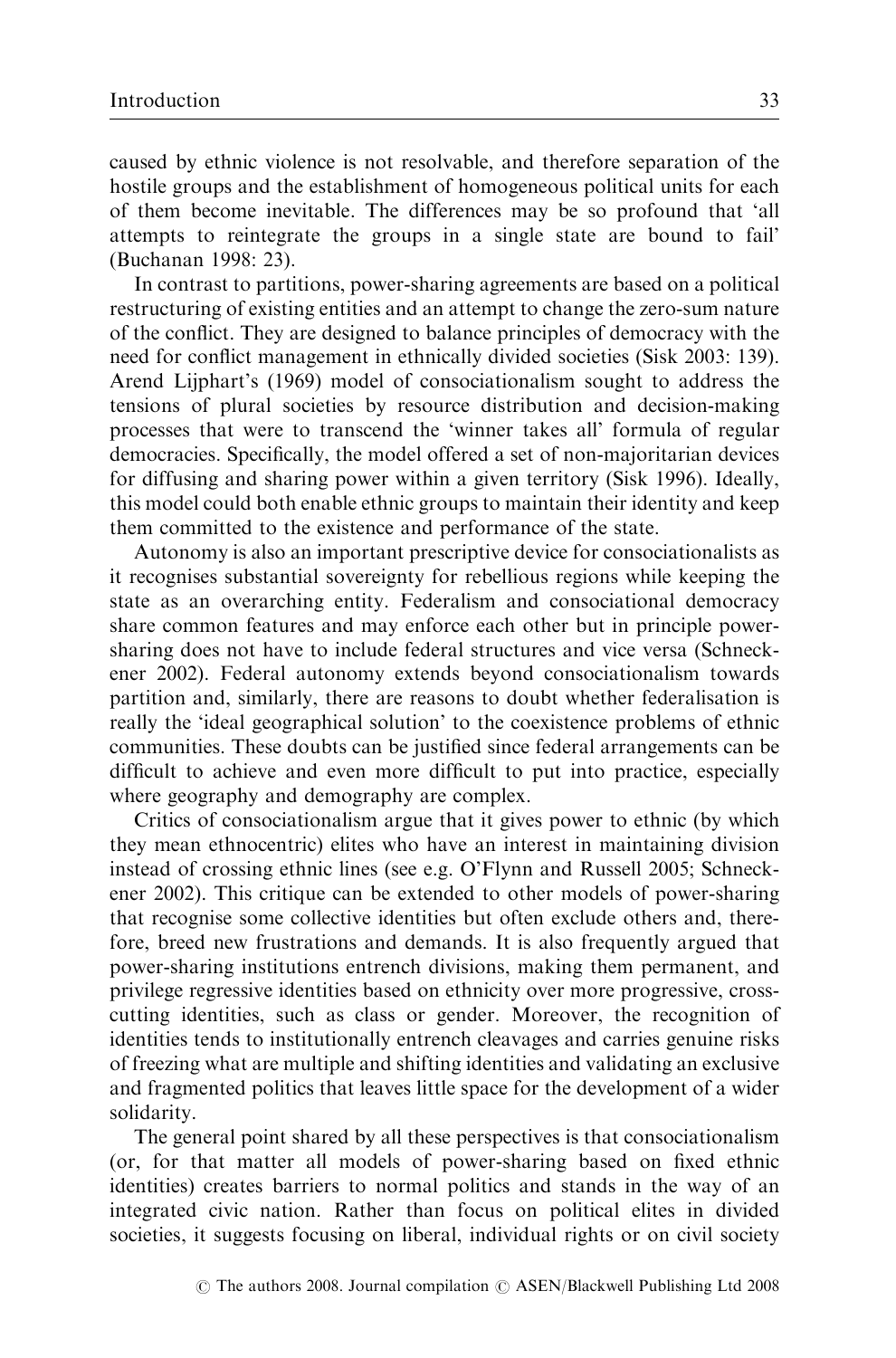organisations prepared to transform society from the bottom up. More importantly, models of integrative power-sharing encourage coalitions that cross ethnic lines and argue that institutions and practices that encourage intra-group rather than inter-group competition are more likely to reduce violent ethnic conflict (Horowitz 1985; Sisk 1996). Cross-community relations, according to this approach, will be enhanced by providing incentives to politicians to appeal beyond their community for support and rewarding moderation. In practice integrative power-sharing aims at ethnically diverse decision-making bodies, an inclusive state that ensures non-discrimination and, when necessary, mixed or non-ethnic federative structures (Sisk 2003).

The two approaches of power-sharing share the desire to keep the state unified and avoid partition, but compromises over autonomy fudge the thorny issue of sovereignty by allowing a lower level of self-determination but retaining intact the boundaries of the state (Ghai 2003: 187). Powersharing arrangements carry the risk, on the one hand, of falling short of the desires for independence or, on the other hand, to stimulate these demands by accentuating identities and territoriality. Integrative power-sharing solutions have the advantage of promoting conflict transformation rather than management but are difficult to implement in war-torn societies. It remains to be studied, therefore, under what conditions power-sharing arrangements can provide a solution for protracted ethnic conflicts and when partition is all but inevitable.

#### Weighing the tools for peace

Territoriality bears directly on the nature and dynamics of protracted conflicts, where disputants make exclusive claims for sovereignty and control of a specific territory. These claims are often embedded in the history of the protracted conflicts and involve distrust of the other party. As described above, power-sharing and partition are two paths for conflict resolution, based on different rationales that prescribe a different future but are not necessarily a-la-carte choices available for leaders of the rival parties. Rather, the choice is shaped by histories, political economy, third parties and other factors beyond the leaders' control. Explaining the success or failure of peace processes, therefore, must account for the context in which they developed and related advantages or disadvantages. The questions drawn from this debate are, first, what are the advantages and disadvantages of partition and power-sharing? Second, how do conflicting parties and involved third parties choose the path towards peace? And, third, based on the experience of specific case studies, what are the alternatives to the classical partition and powersharing options?

The oscillation between attempted hegemony and accommodation are evident in the Northern Ireland case presented by James Anderson. The lessons from the Northern Ireland conflict and peace process, he argues,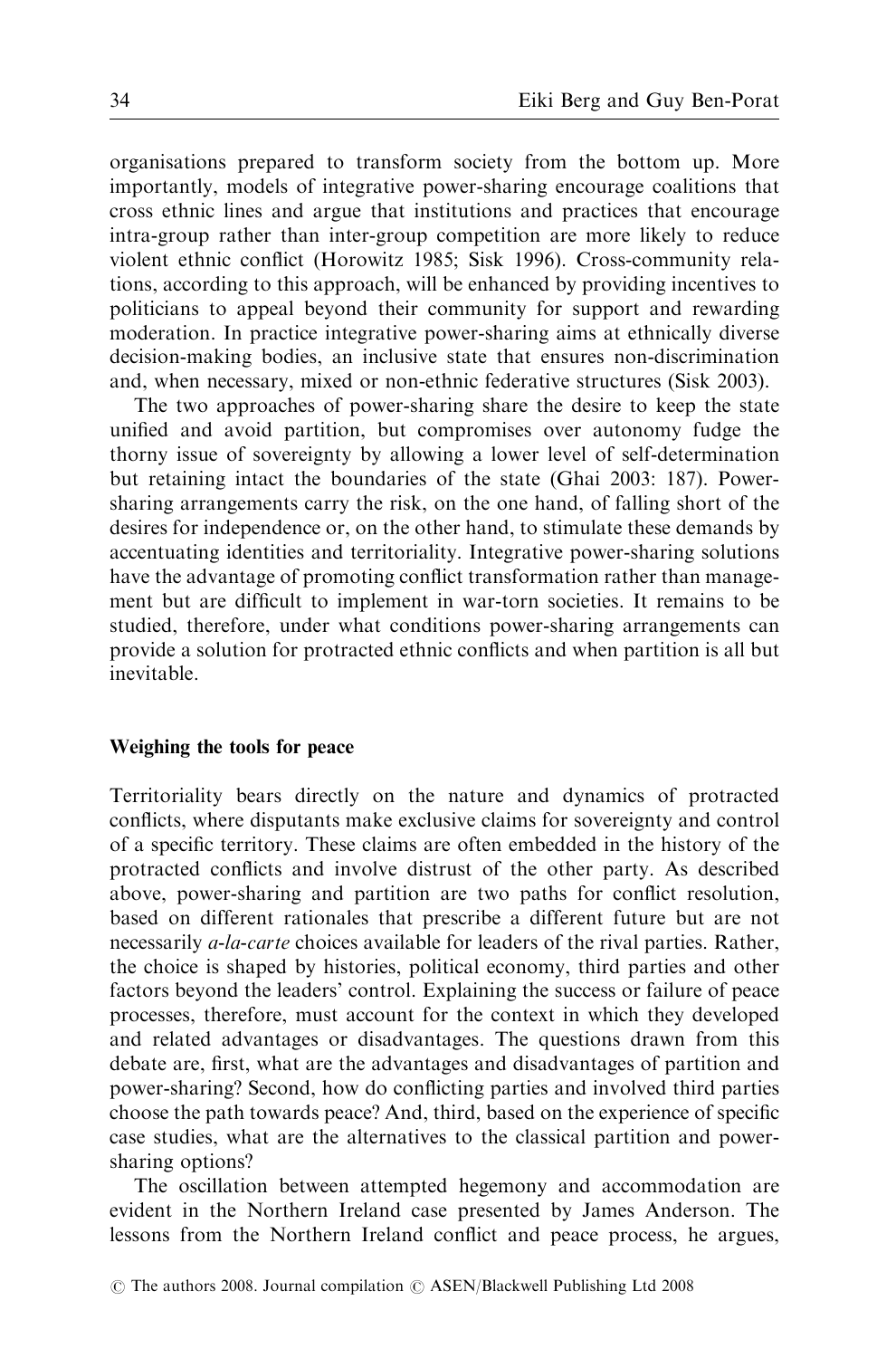demonstrate that non-territorial strategies are essential for self-sustaining resolution and an 'ethnic peace'. Conversely, partitions, in Northern Ireland and elsewhere, have a tendency to become permanent and to exacerbate the very problems they were supposed to solve. The same is also true of some internal consociational power-sharing arrangements and alternative social integration policies. However, it is argued in this paper that transnational democracy and a crossing and blurring both of territorial borders and of ethnic boundaries offers the best possibilities for conflict resolution, as distinct from the mere containment, regulation or management of conflict.

The Basque Country provides another example of the partition/powersharing debate. Jan Mansvelt Beck argues that the ethnic map of the greater Basque Country does not display the internal homogeneity that could make partition feasible. Also, within the context of state-led European integration, partition remains the utopia of Basque nationalism. In addition, Basque nationalism shows an inherent disagreement over territorial claims, a lack of transparency of procedures of self-determination and a controversy over the contents of Basqueness, which makes partition practically impossible. But consociationalism in the Basque context characterised by long-lasting collective violence has also failed. Power-sharing attempts, in their more traditional Lijphartian form, have suffered from a high degree of ethnic hybridity, social inequality, territorial mixture, a lack of overarching loyalty, lack of crosscutting cleavages, lack of dominant elites that could play a constructive role in sustaining the power-sharing arrangements and the inability to involve all parties in the peace process.

Debates on the Annan Plan (Referendum on 24 April 2004) have dominated the political agenda of both communities of Cyprus and led to the manifestation of divergent views on such issues as sovereignty, territoriality, identity and power-sharing. Yücel Vural and Nicos Peristianis identify in their paper three main grassroots political tendencies in Cypriot politics which seem to alter the conventional dividing lines both at intracommunal and intercommunal levels. Although major political forces in both communities usually expressed their loyalty to a federal solution, the method of achieving these objectives and the detailed arrangements on territorial adjustment, the constitutional system, property rights and power-sharing suggested by the Annan Plan led to the emergence of divergent views. As a result of this restructuring process, the major parties and civil society organisations in both communities have developed novel political orientations leading to vacillations in their original perspectives on the various aspects of the Cyprus dispute.

#### Is there a 'third way'?

On a continuum, multi-ethnic democracies can resolve differences through processes of integration, consociational arrangements, federal autonomy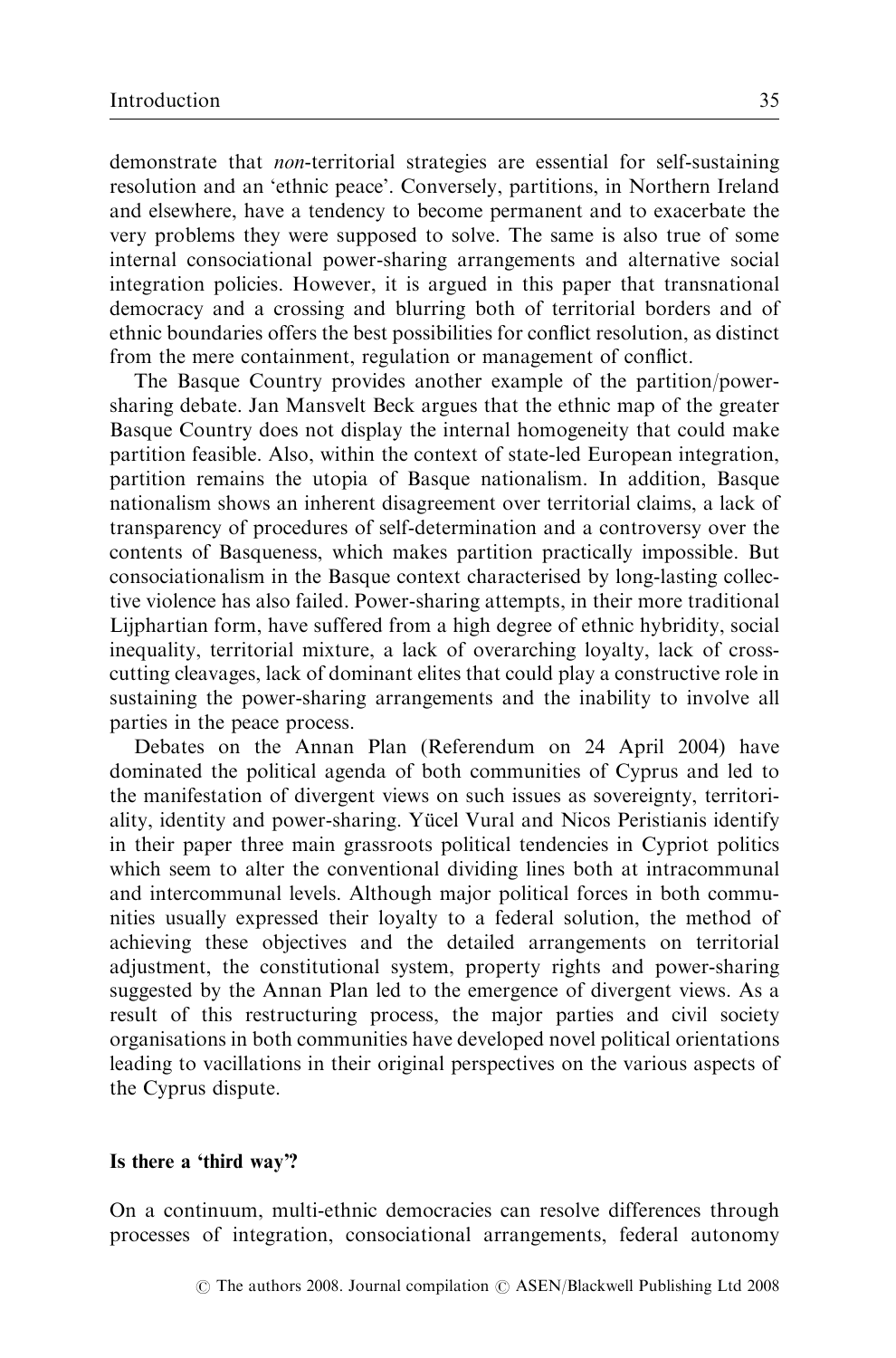or, when all else fails, partition. In spite of the limits of traditional powersharing the rethinking of national-territorial sovereignty associated with globalisation may suggest new modes of 'de-territorialisation' of the conflict, stripping away its territorial base and enabling its transformation. In particular, the development of regional and transnational entities can provide new non-territorial political frameworks with fresh opportunities for minority groups, for participation and the assertion of identity. Additionally, technological, economic and political developments create new possibilities for the practice of governance, citizenship, democracy, individual and communal rights.

These new opportunities suggest that the either/or choice between models can be extended. Namely, Anderson finds that cross-border institutions and co-operation will only resolve ethnic conflict to the extent that they foster trans-ethnic and trans-border interest groups or political communities, and non-territorial participatory democracy. To achieve self-sustaining resolution of ethnic conflict, it is important to encourage other struggles and conflicts, rather than accepting or attacking ethno-nationalisms in their own terms.

In the Basque Country, negotiated power-sharing may include innovative territorial dimensions. New forms of co-operation, in particular in the field of language, could underscore new arrangements. Relearning democratic pluralism and recognition of ethnic hybridity, argues Mansvelt Beck, may contribute to sustainable conflict institutionalisation in this politically and geographically fragmented society. This is also true of the Annan Plan which initiated a process to restructure the rules of the political game, thus challenging the dialectic between contesting discourses of territorial partition and power-sharing.

#### **References**

- Azar, E. F. 1999. 'Protracted International Conflict: Ten propositions'', In H. Starr (ed.), The Understanding and Management of Global Violence. New York: St. Martins Press.
- Ben-Porat, Guy and Mizrahi, Shlomo 2005. 'Political culture, alternative politics and Foreign policy: the case of Israel', Policy Sciences 38: 177–94.
- Bianchini, S. 2005. 'Partitions: categories and destinies', In Partitions: Reshaping States and Minds, S. Bianchini, S. Chaturvedi, R. Ivekovic and R. Samaddar (eds.). New York: Frank Cass, 47–91.
- Bose, S. 2002. Bosnia After Dayton: Nationalist Partition and International Intervention. London: Hurst and Co.
- Buchanan, A. 1998. 'Democracy and secession', In M. Moore (ed.), National Self-determination and Secession. New York: Oxford University Press.
- Delany, D. 2005. Territory. A Short Introduction. Oxford: Blackwell.
- Ghai, Y. 2003. 'Territorial options', In John Darby and Roger MacGinty (eds.), Contemporary Peacmaking: Conflict, Violence and Peace Processes. Hampshire: Palgrave.
- Horowitz, D. 1985. Ethnic Groups in Conflict. Berkeley, CA: University of California Press.
- Ivekovic, R. 2005. 'Partition as a form of transition', In S. Bianchini, S. Chaturvedi, R. Ivekovic and R. Samaddar. Partitions: Reshaping States and Minds. New York: Frank Cass.
- $C$  The authors 2008. Journal compilation  $C$  ASEN/Blackwell Publishing Ltd 2008